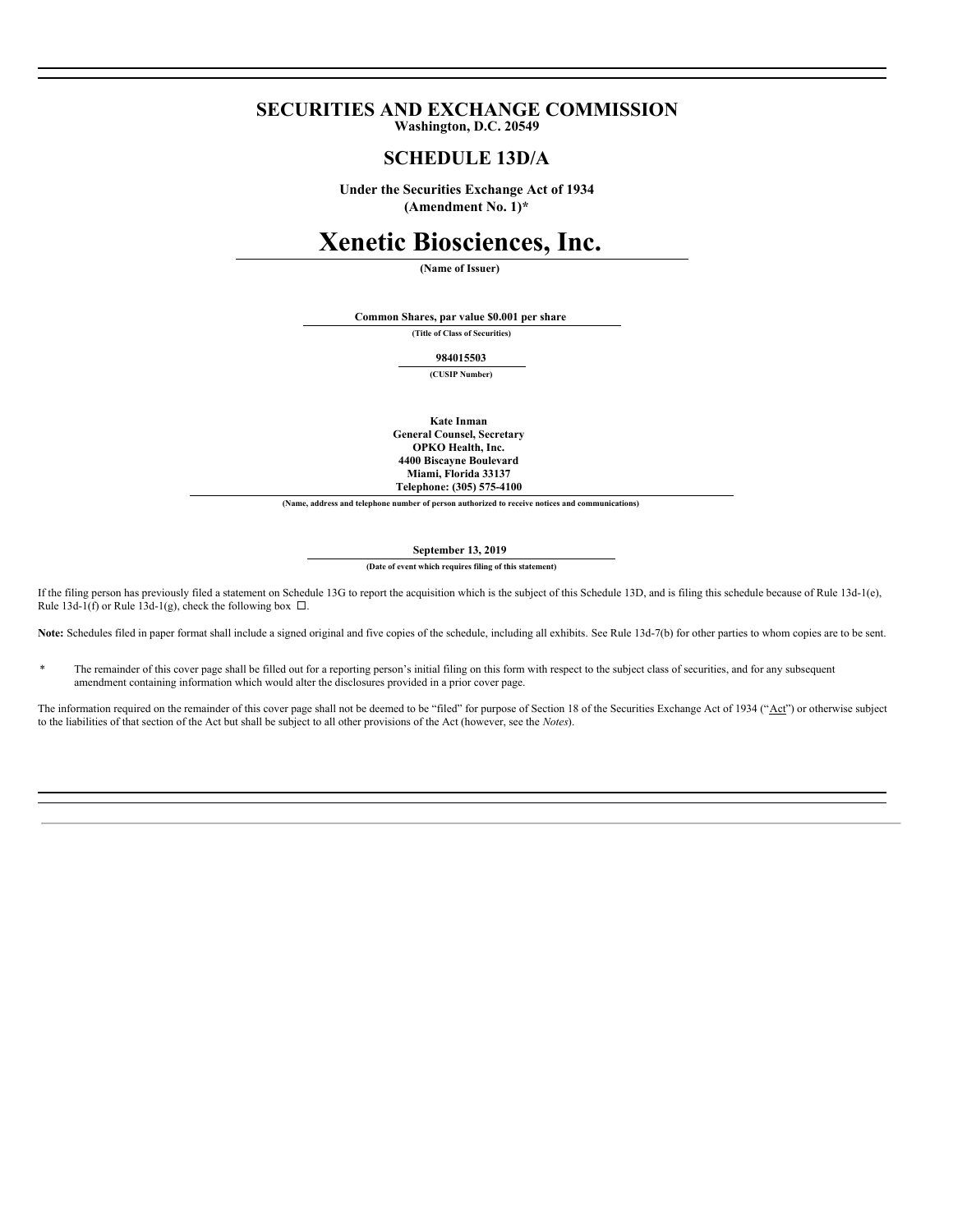# CUSIP No. 984015503 Schedule 13D PAGE 2 of 5

| 1                                              | NAME OF REPORTING PERSONS                                                              |                 |                                              |  |
|------------------------------------------------|----------------------------------------------------------------------------------------|-----------------|----------------------------------------------|--|
|                                                | OPKO Health, Inc.                                                                      |                 |                                              |  |
| $\mathbf{2}$                                   | CHECK THE APPROPRIATE BOX IF A MEMBER OF A GROUP                                       |                 |                                              |  |
|                                                | $(a) \Box$<br>$(b)$ $\square$                                                          |                 |                                              |  |
| 3                                              | <b>SEC USE ONLY</b>                                                                    |                 |                                              |  |
|                                                |                                                                                        |                 |                                              |  |
| $\overline{4}$                                 | <b>SOURCE OF FUNDS</b>                                                                 |                 |                                              |  |
|                                                | <b>WC</b>                                                                              |                 |                                              |  |
| $\overline{5}$                                 | CHECK BOX IF DISCLOSURE OF LEGAL PROCEEDINGS IS REQUIRED PURSUANT TO ITEM 2(d) OR 2(e) |                 |                                              |  |
|                                                |                                                                                        |                 |                                              |  |
|                                                | $\Box$                                                                                 |                 |                                              |  |
| 6                                              | CITIZENSHIP OR PLACE OF ORGANIZATION                                                   |                 |                                              |  |
|                                                |                                                                                        |                 |                                              |  |
|                                                | <b>Delaware</b>                                                                        |                 |                                              |  |
|                                                |                                                                                        | $7\phantom{.0}$ | <b>SOLE VOTING POWER</b>                     |  |
|                                                |                                                                                        |                 | $267,138$ (1)                                |  |
|                                                |                                                                                        | 8               | <b>SHARED VOTING POWER</b><br>$\overline{0}$ |  |
| NUMBER OF SHARES                               |                                                                                        | 9               | <b>SOLE DISPOSITIVE POWER</b>                |  |
| BENEFICIALLY OWNED BY<br><b>EACH REPORTING</b> |                                                                                        |                 |                                              |  |
| <b>PERSON</b>                                  |                                                                                        |                 |                                              |  |
| <b>WITH</b>                                    |                                                                                        |                 |                                              |  |
|                                                |                                                                                        |                 | 267,138 (1)                                  |  |
|                                                |                                                                                        | 10              | SHARED DISPOSITIVE POWER                     |  |
|                                                |                                                                                        |                 | $\boldsymbol{0}$                             |  |
| 11                                             | AGGREGATE AMOUNT BENEFICIALLY OWNED BY EACH REPORTING PERSON                           |                 |                                              |  |
|                                                |                                                                                        |                 |                                              |  |
|                                                |                                                                                        |                 |                                              |  |
|                                                | 267,138(1)                                                                             |                 |                                              |  |
| 12                                             | CHECK BOX IF THE AGGREGATE AMOUNT IN ROW (11) EXCLUDES CERTAIN SHARES $\Box$           |                 |                                              |  |
| 13                                             | PERCENT OF CLASS REPRESENTED BY AMOUNT IN ROW (11)                                     |                 |                                              |  |
|                                                | $4.7\%$ (2)                                                                            |                 |                                              |  |
| 14                                             | TYPE OF REPORTING PERSON                                                               |                 |                                              |  |
|                                                | $\bf{CO}$                                                                              |                 |                                              |  |

<sup>(1)</sup> Comprised of (i) 197,580 shares of common stock, par value \$0.001 (the "Common Stock"), of Xenetic Biosciences, Inc. (the "Issuer"), (ii) 29,154 shares of Common Stock issuable upon conversion of Series B Preferred shares of the Issuer, and (iii) 40,404 shares of Common Stock issuable upon conversion of a Class A 5 year warrant.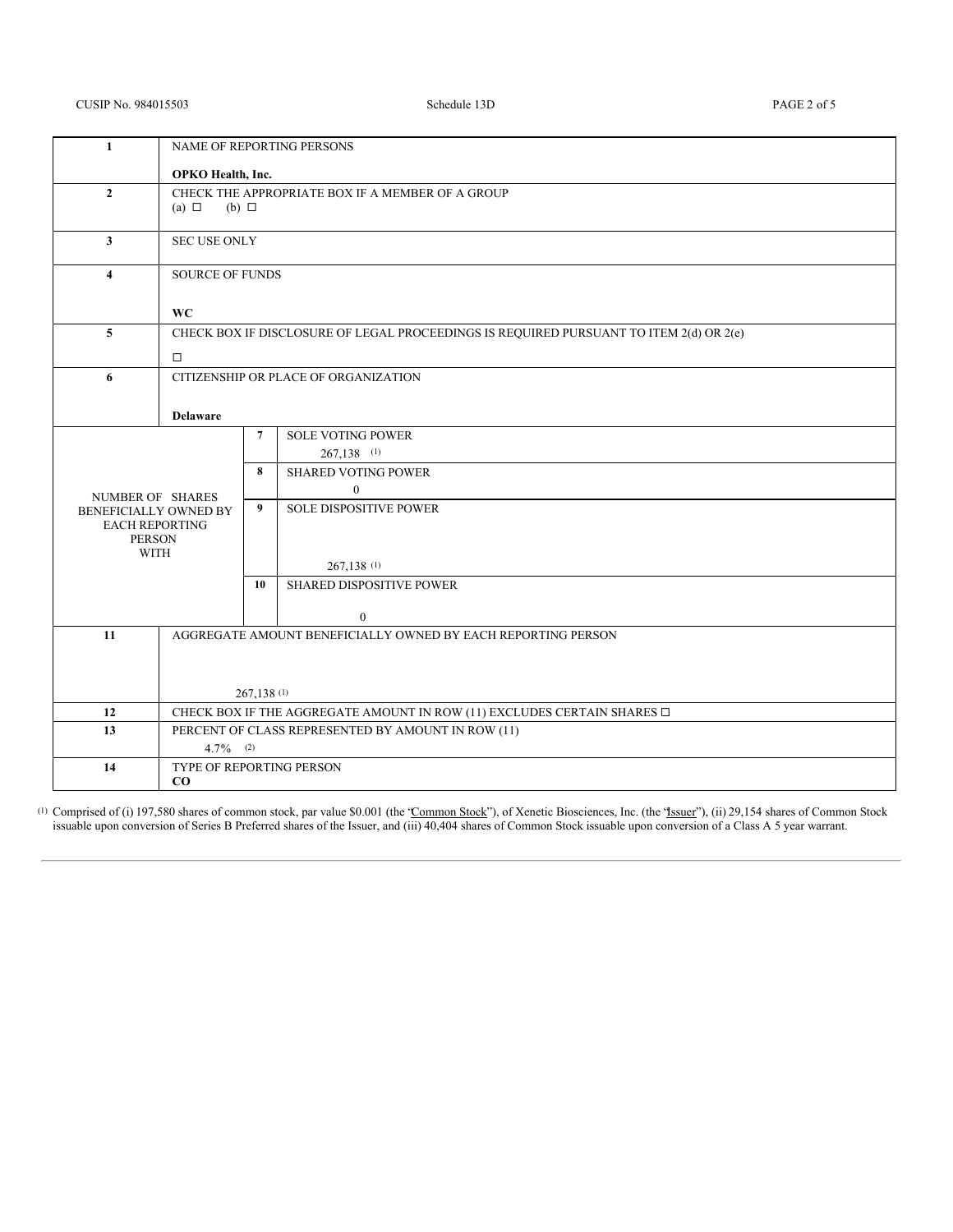.

(2) Calculated based on (i)  $5,633,491$  Common Stock outstanding as of September 13, 2019, as reported by the Issuer on Form S-3 filed with the Securities and Exchange Commission on September 13, 2019, (ii) 29,154 shares of Common Stock issuable upon conversion of Series B Preferred shares of the Issuer, and (iii)40,404 shares of Common Stock issuable upon conversion of a Class A 5 year warrant.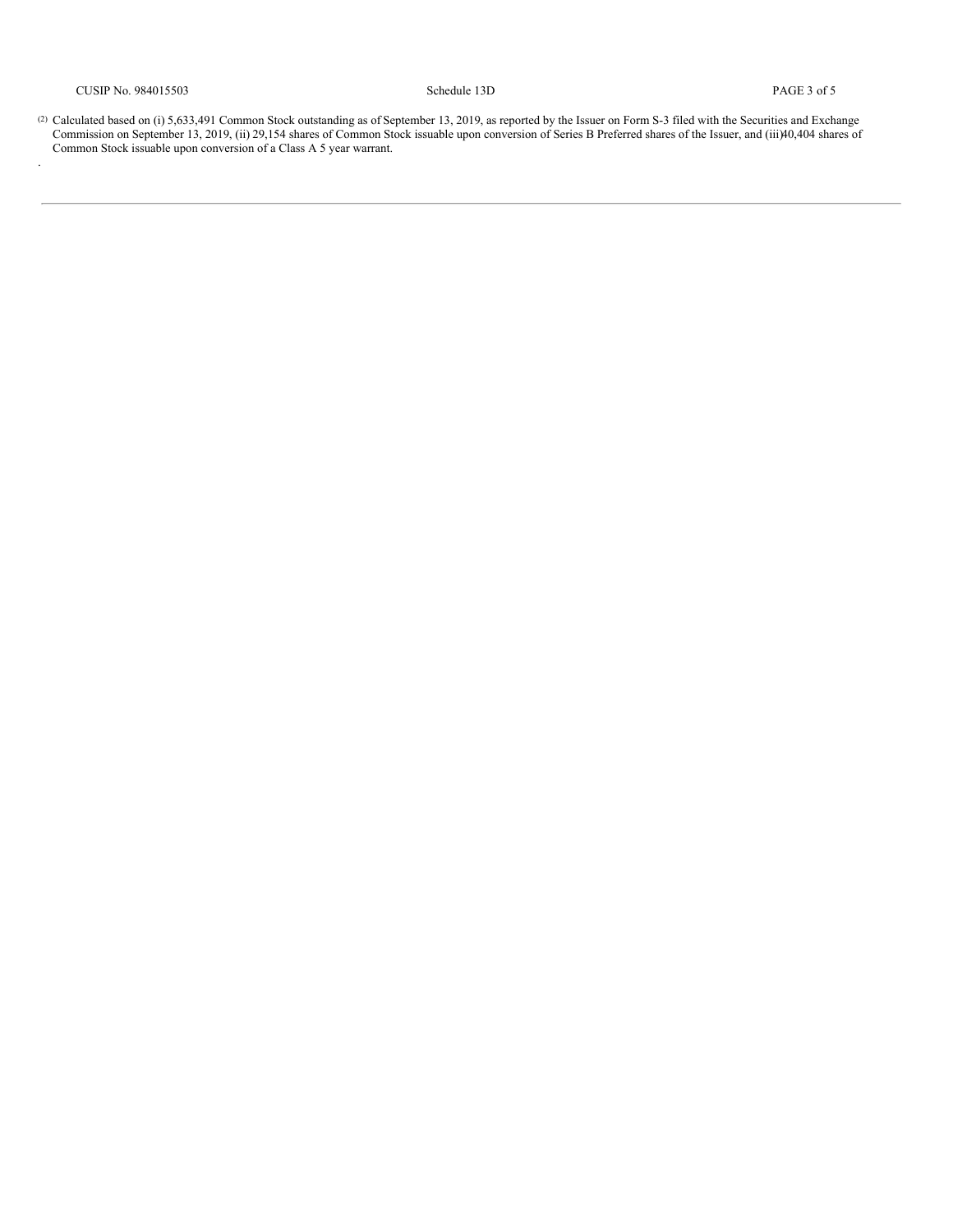#### **EXPLANATORY NOTE**

This Amendment No. 1 (the "Amendment") to Schedule 13D is being filed with the Securities and Exchange Commission (the 'SEC") on behalf of OPKO Health, Inc., a Delaware corporation ("OPKO") and relates to the common stock, par value \$0.001 (the "Common Stock"), of Xenetic Biosciences, Inc. (the "Issuer"). This Amendment is being filed solely as a result of a change in the Issuer's issued and outstanding Common Stock to reflect that OPKO ceased to be the beneficial owner of more than 5% of the Issuer's issued and outstanding Common Stock, and amends and supplements the statement on Schedule 13D filed by OPKO with the SEC on July 29, 2019.

## **ITEM 5. Interest in Securities of the Issuer.**

Items 5(a)-(c) and (e) are hereby amended and restated to read as follows:

(a) OPKO is the beneficial owner of and directly holds (i)197,580 shares of Common Stock of the Issuer; (ii)29,154 shares of Common Stock issuable upon conversion of Series B Preferred shares of the Issuer; and (iii) 40,404 shares of Common Stock issuable upon conversion of a Class A 5-year warrant, or approximately4.7% of the Issuer's issued and outstanding Common Stock, based on 5,633,491 shares outstanding as of September 13, 2019 as reported by the Issuer on Form S-3 filed with the SEC on September 13, 2019.

Neither Phillip Frost, M.D., OPKO's Chairman and Chief Executive Officer, nor any of his affiliates own securities of the Issuer. Adam Logal, OPKO's Senior Vice President and Chief Financial Officer, is a director of the Issuer. OPKO disclaims beneficial ownership of the securities of the Issuer owned by Mr. Logal.

- (b) OPKO has the sole power to vote and dispose of the (i)197,580 shares of Common Stock of Issuer; (ii) 29,154 shares of Common Stock issuable upon conversion of Series B Preferred shares of the Issuer; and (iii) 40,404 shares of Common Stock issuable upon conversion of a Class A 5-year warrant owned by it.
- (c) There have been no transactions in the Common Shares effected by OPKO in the last 60 days.
- (e) OPKO ceased to be the beneficial owner of more than 5% of the Common Stock on or about September 13, 2019.